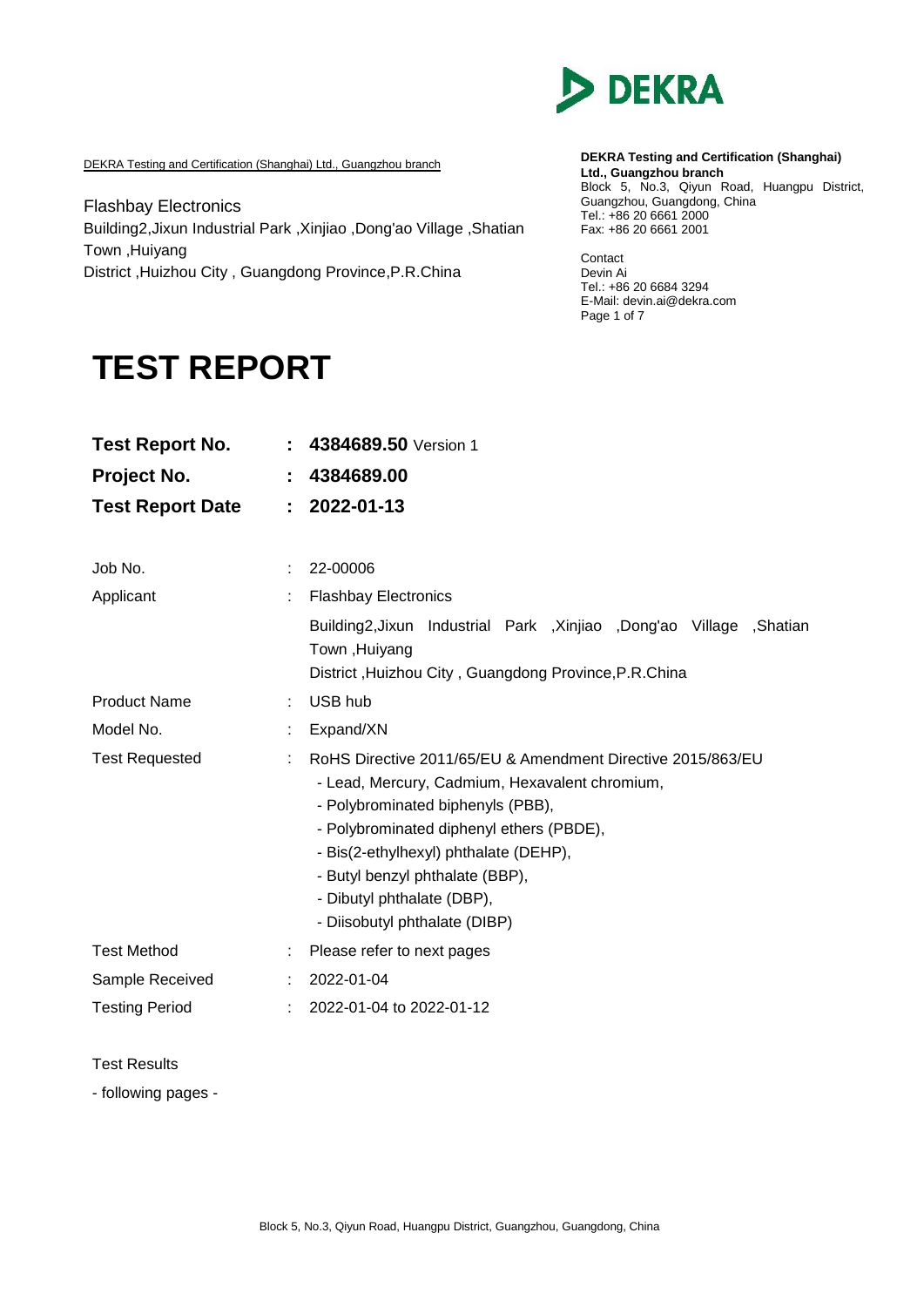



#### **Resume:**



Guangzhou, January 13, 2022 Signed for and on behalf of **DEKRA Testing and Certification (Shanghai) Ltd., Guangzhou branch** Chemical & Mechanical

Devin Ao

Devin Ai Assistant Manager

Attention: Please note that every statement made in this report is only valid for the samples tested and reported herein. This report shall not be reproduced except in full, without the written approval of the testing laboratory.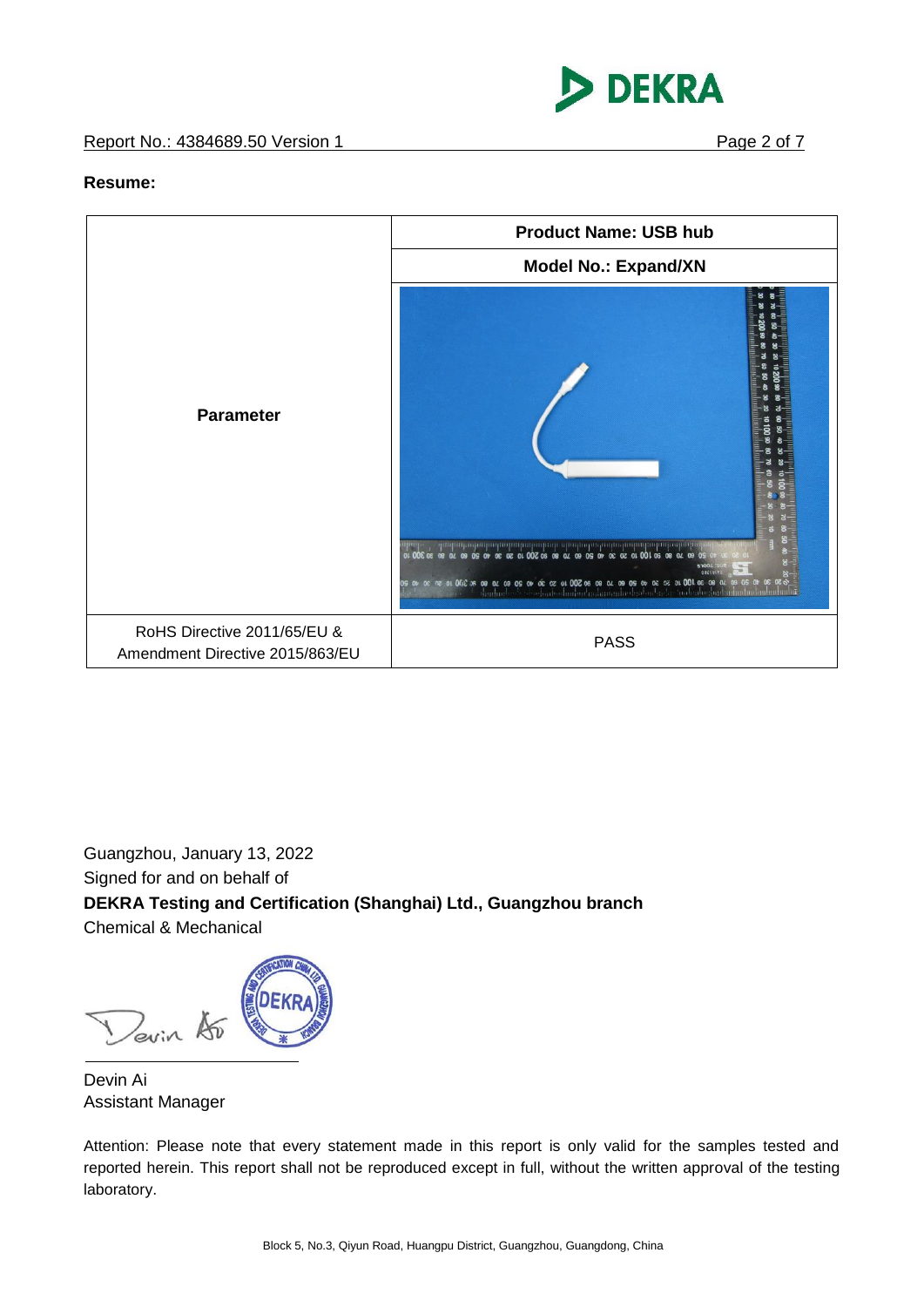

# **TEST RESULTS**

# **RoHS Directive 2011/65/EU & Amendment Directive 2015/863/EU**

#### **Test Components:**

| Test No.                | Name of material     | Photograph                                             |
|-------------------------|----------------------|--------------------------------------------------------|
| $\mathbf{1}$            | Silvery metal        | $\ddot{\theta}$<br>$\frac{2}{1}$<br>5<br>$\frac{3}{2}$ |
| $\overline{2}$          | Silvery metal        |                                                        |
| $\mathbf{3}$            | White plastic        |                                                        |
| $\overline{\mathbf{4}}$ | <b>Black plastic</b> |                                                        |
| 5                       | Silvery metal        |                                                        |
| $\,6\,$                 | Green PCB board      |                                                        |
| $\boldsymbol{7}$        | Silvery plastic      | 9<br>$\frac{10}{1}$<br>8                               |
| $\bf 8$                 | <b>Black plastic</b> |                                                        |
| $\boldsymbol{9}$        | Red plastic          |                                                        |
| 10                      | Copper metal wire    |                                                        |
| 11                      | Purple plastic       | 11<br>1 <sup>3</sup><br>14<br>12                       |
| 12                      | Green plastic        |                                                        |
| 13                      | Orange plastic       |                                                        |
| 14                      | Pink plastic         |                                                        |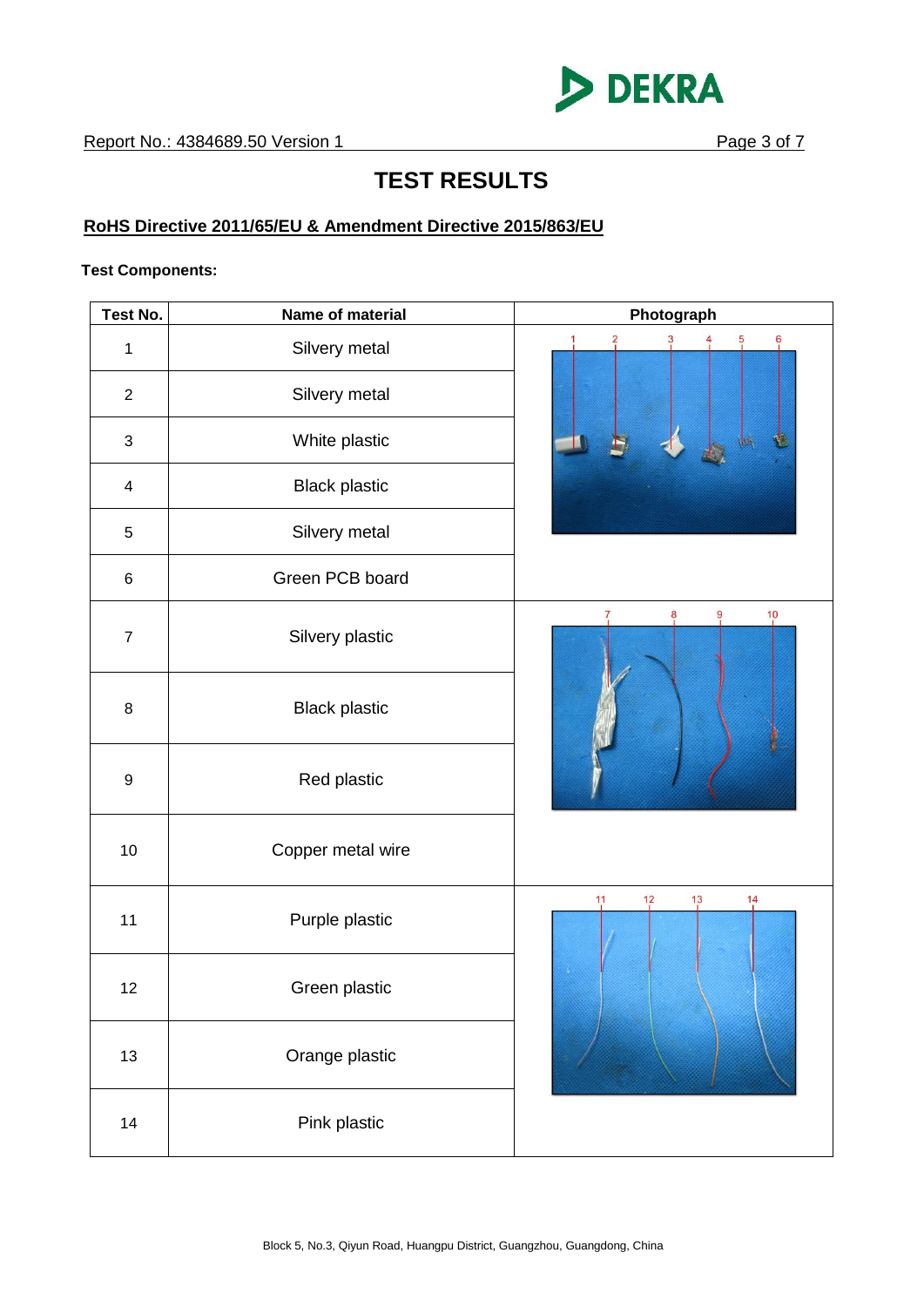

Report No.: 4384689.50 Version 1 Page 4 of 7

| Test No. | Name of material     | Photograph                    |
|----------|----------------------|-------------------------------|
| 15       | <b>Black body</b>    | 15                            |
| 16       | Grey plastic         | 19<br>20<br>16<br>17<br>18    |
| 17       | Yellow plastic       |                               |
| 18       | <b>Blue plastic</b>  |                               |
| 19       | Silvery metal        |                               |
| 20       | <b>Blue plastic</b>  |                               |
| 21       | Beige plastic        | $^{21}$<br>$^{22}$<br>$^{23}$ |
| 22       | Green PCB board      |                               |
| 23       | Silvery metal solder |                               |

# **A. Screening Test**

|          | Result (mg/kg) |     |     |    |     |  |  |  |  |
|----------|----------------|-----|-----|----|-----|--|--|--|--|
| Test No. | Рb             | Cd  | Ηg  |    | в   |  |  |  |  |
|          | BL             | BL  | n   | BL |     |  |  |  |  |
|          | BI             | BL  | -BL |    | N.A |  |  |  |  |
|          | Bl             | -BL | B.  | BL | Bl  |  |  |  |  |
|          | BL             | -BL | BL  | BL | Bl  |  |  |  |  |
|          | BL             | BL  | BL  | ּ∩ | N.A |  |  |  |  |
|          | R              | Bı  |     | RI |     |  |  |  |  |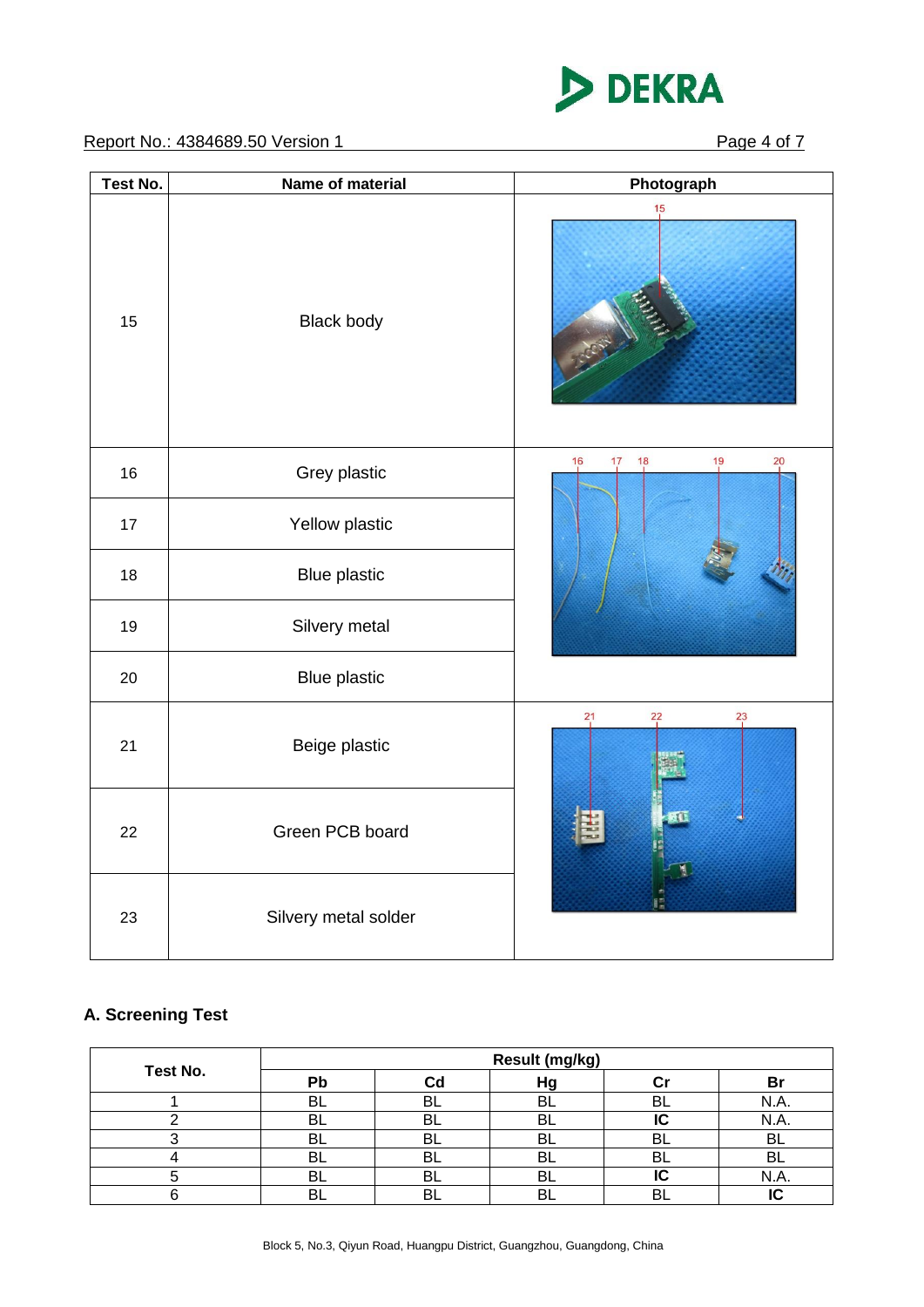

#### Report No.: 4384689.50 Version 1 **Page 5 of 7 Page 5 of 7**

|          | Result (mg/kg) |           |           |           |           |  |  |  |  |
|----------|----------------|-----------|-----------|-----------|-----------|--|--|--|--|
| Test No. | Pb             | Cd        | Hg        | cr        | <b>Br</b> |  |  |  |  |
| 7        | <b>BL</b>      | <b>BL</b> | <b>BL</b> | <b>BL</b> | <b>BL</b> |  |  |  |  |
| 8        | BL             | BL        | BL        | <b>BL</b> | <b>BL</b> |  |  |  |  |
| 9        | <b>BL</b>      | <b>BL</b> | BL        | <b>BL</b> | <b>BL</b> |  |  |  |  |
| 10       | BL             | BL        | BL        | <b>BL</b> | N.A.      |  |  |  |  |
| 11       | BL             | BL        | BL        | <b>BL</b> | <b>BL</b> |  |  |  |  |
| 12       | BL             | BL        | BL        | <b>BL</b> | <b>BL</b> |  |  |  |  |
| 13       | BL             | BL        | BL        | <b>BL</b> | <b>BL</b> |  |  |  |  |
| 14       | BL             | BL        | BL        | <b>BL</b> | <b>BL</b> |  |  |  |  |
| 15       | BL             | BL        | BL        | BL        | <b>BL</b> |  |  |  |  |
| 16       | BL             | BL        | BL        | <b>BL</b> | <b>BL</b> |  |  |  |  |
| 17       | BL             | <b>BL</b> | BL        | <b>BL</b> | <b>BL</b> |  |  |  |  |
| 18       | BL             | BL        | <b>BL</b> | <b>BL</b> | <b>BL</b> |  |  |  |  |
| 19       | <b>BL</b>      | <b>BL</b> | BL        | <b>BL</b> | N.A.      |  |  |  |  |
| 20       | BL             | BL        | BL        | BL        | <b>BL</b> |  |  |  |  |
| 21       | BL             | <b>BL</b> | BL        | <b>BL</b> | <b>BL</b> |  |  |  |  |
| 22       | BL             | BL        | BL        | <b>BL</b> | <b>BL</b> |  |  |  |  |
| 23       | BL             | BL        | BL        | BL        | N.A.      |  |  |  |  |

#### Remark:

| 1. | mg/kg | Milligram per kilogram |  |
|----|-------|------------------------|--|
|    |       |                        |  |

2.  $BL = Below Limit$ 

3. **OL = Over Limit, represents test item needs further confirmation.**

4. **IC = Inconclusive, represents test item needs further confirmation.**

- 5. N.A. = Not Applicable
- 6. There are the results on total Br while test items on restricted substances are PBBs and PBDEs. There are the results on total Cr while test item on restricted substance is Cr(VI).

#### Disclaimers:

This XRF screening result is for reference purposes only. The applicant shall make its/his/her own judgment as to whether the information provided in this XRF screening report is sufficient for its/his/her purposes. The results shown in this XRF screening report will differ based on various factors, including but not limited to, the sample size, thickness, area, surface flatness, equipment parameters and matrix effect (e.g. plastic, rubber, metal, glass, ceramic etc.).

#### **B. Chemical Test**

|                                      | <b>Result</b> |          |  |  |  |
|--------------------------------------|---------------|----------|--|--|--|
| <b>Test Item</b>                     | 2             | (5)      |  |  |  |
| <b>Hexavalent Chromium</b><br>Cr(VI) | Negative      | Negative |  |  |  |

|                  | Result (mg/kg) |
|------------------|----------------|
| <b>Test Item</b> | (6)            |
| <b>PBBs</b>      | N.D.           |
| <b>PBDEs</b>     | N.D.           |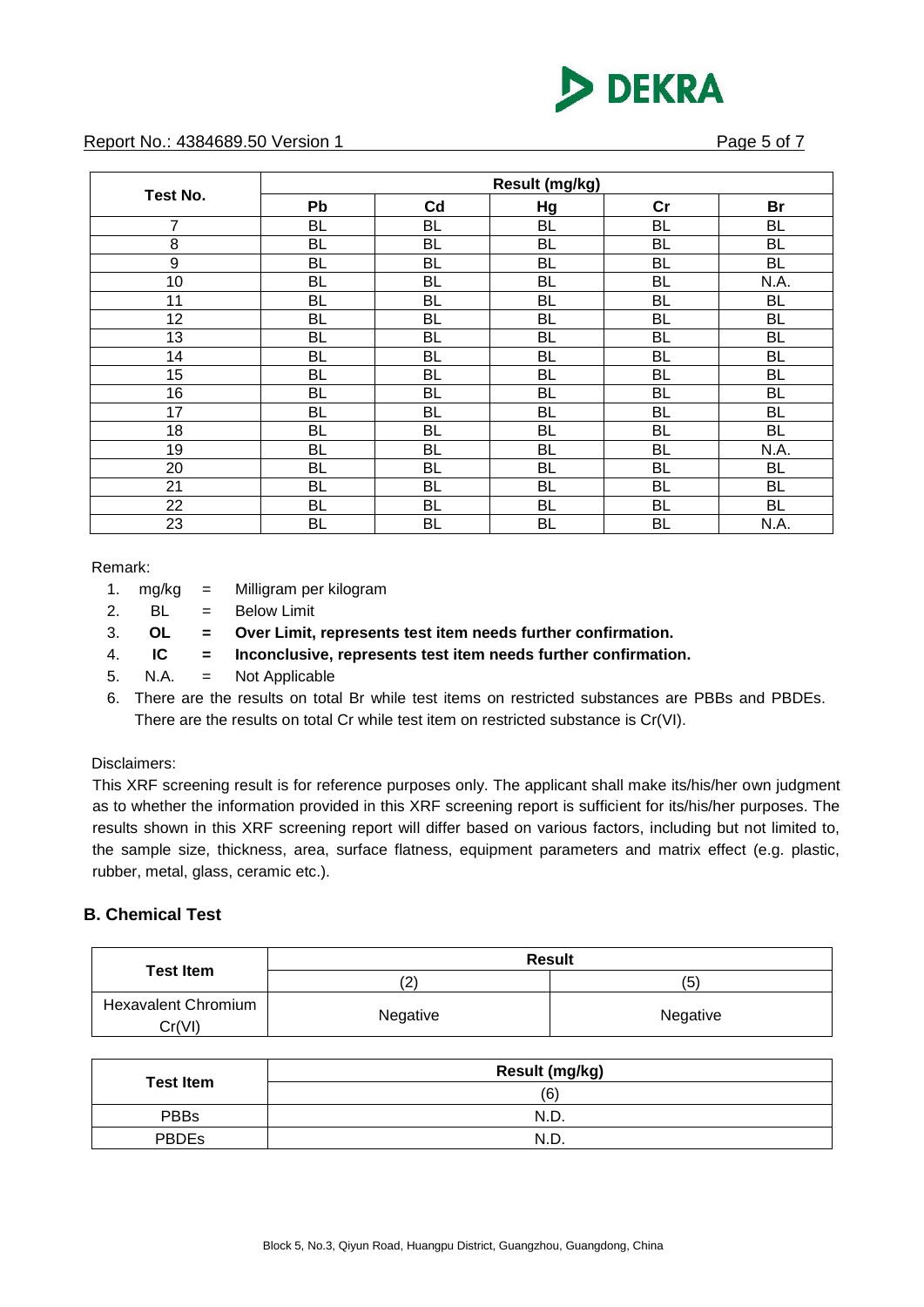**DEKRA** 

#### Remark:

- 1. N.D. = Not Detected, less than MDL
- 2. mg/kg = Milligram per kilogram
- 3. According to IEC 62321-7-1:2015 Ed.1.0, result on Cr(VI) for metal sample is shown as Positive/Negative.

Negative = Absence of  $Cr(VI)$  in coating layer, Positive = Presence of  $Cr(VI)$  in coating layer.

Note:

Results were obtained by EDXRF for primary screening, and further chemical testing by ICP-OES (for Cd, Pb, Hg), UV-Vis (for Cr(VI)) and GC-MS (for PBBs, PBDEs) were recommended to be performed, if the concentration exceeded the warning value according to IEC 62321-3-1:2013 Ed. 1.0 (unit: mg/kg).

### **C. Phthalates Test**

For plasticised material(s) in test components

|                                    | Result (mg/kg) |      |      |      |      |     | MDL     | Limit   |
|------------------------------------|----------------|------|------|------|------|-----|---------|---------|
| Test Item                          | (4)            | (20) | (6)  | (7)  | (8)  | (9) | (mg/kg) | (mg/kg) |
| Bis(2-ethylhexyl) phthalate (DEHP) | N.D            | N.D. | N.D. | N.D. | N.D  | N.D | 50      | 1000    |
| Butyl benzyl phthalate (BBP)       | N.D.           | N.D. | N.D. | N.D. | N.D. | N.D | 50      | 1000    |
| Dibutyl phthalate (DBP)            | N.D.           | N.D. | N.D. | N.D. | N.D  | N.D | 50      | 1000    |
| Diisobutyl phthalate (DIBP)        | N.D            | N.D. | N.D. | N.D. | N.D  | N.D | 50      | 1000    |

|                                    |      | Result (mg/kg) | <b>MDL</b> | Limit |      |         |         |
|------------------------------------|------|----------------|------------|-------|------|---------|---------|
| Test Item                          | (11) | (12)           | (13)       | (14)  | (17) | (mg/kg) | (mg/kg) |
| Bis(2-ethylhexyl) phthalate (DEHP) | N.D. | N.D.           | N.D        | N.D.  | N.D. | 50      | 1000    |
| Butyl benzyl phthalate (BBP)       | N.D. | N.D.           | N.D.       | N.D.  | N.D. | 50      | 1000    |
| Dibutyl phthalate (DBP)            | N.D. | N.D.           | N.D.       | N.D.  | N.D. | 50      | 1000    |
| Diisobutyl phthalate (DIBP)        | N.D. | N.D.           | N.D        | N.D.  | N.D. | 50      | 1000    |

| Test Item                          | Result (mg/kg) | MDL  | Limit   |         |
|------------------------------------|----------------|------|---------|---------|
|                                    | (16)           | (18) | (mg/kg) | (mg/kg) |
| Bis(2-ethylhexyl) phthalate (DEHP) | N.D.           | N.D. | 50      | 1000    |
| Butyl benzyl phthalate (BBP)       | N.D.           | N.D. | 50      | 1000    |
| Dibutyl phthalate (DBP)            | N.D.           | N.D. | 50      | 1000    |
| Diisobutyl phthalate (DIBP)        | N.D.           | N.D. | 50      | 1000    |

|                                    | Result (mg/kg) | MDL     | Limit $#$ |
|------------------------------------|----------------|---------|-----------|
| Test Item                          | (3)/(21)/(22)  | (mg/kg) | (mg/kg)   |
| Bis(2-ethylhexyl) phthalate (DEHP) | N.D.           | 50      | 1000      |
| Butyl benzyl phthalate (BBP)       | N.D.           | 50      | 1000      |
| Dibutyl phthalate (DBP)            | N.D.           | 50      | 1000      |
| Diisobutyl phthalate (DIBP)        | N.D.           | 50      | 1000      |

#### Remark:

1. N.D. = Not Detected (below MDL)